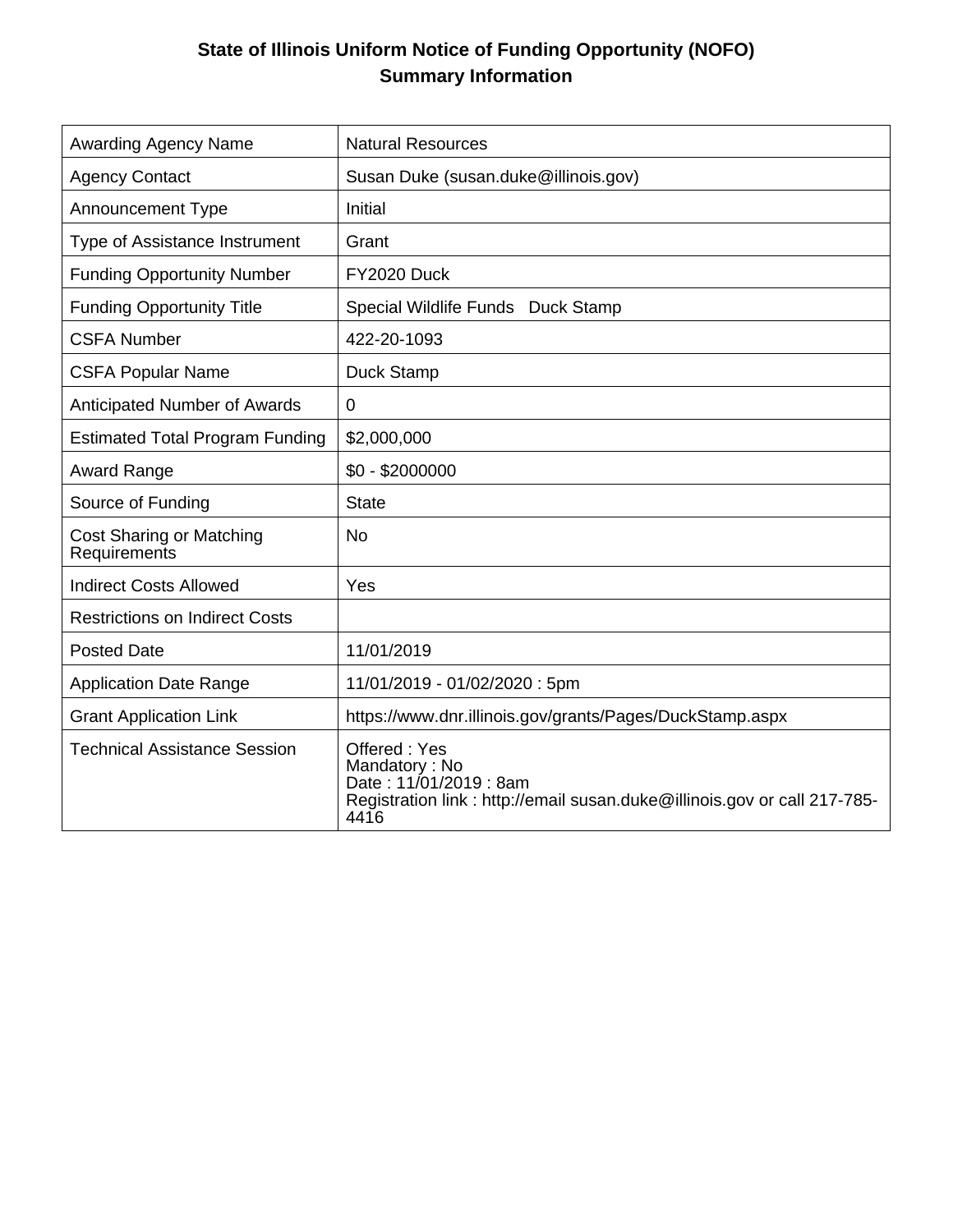# **Uniform Notice of Funding Opportunity (NOFO) Summary Information 11/1/2019**

|     | <b>Data Field</b>                       |                                                         |
|-----|-----------------------------------------|---------------------------------------------------------|
| 1.  | <b>Awarding Agency Name:</b>            | Illinois Department of Natural Resources                |
| 2.  | <b>Agency Contact:</b>                  | Susan Duke                                              |
|     |                                         | <b>Grant Administrator</b>                              |
|     |                                         | One Natural Resources Way                               |
|     |                                         | Springfield, IL 62702                                   |
|     |                                         | Susan.duke@illinois.gov                                 |
|     |                                         | (217) 785-4416                                          |
| 3.  | Announcement Type:                      | $\boxtimes$ Initial announcement                        |
|     |                                         | $\Box$ Modification of a previous announcement          |
| 4.  | Type of Assistance Instrument:          | <b>Migratory Waterfowl Fund Grant</b>                   |
| 5.  | Funding Opportunity Number:             | <b>FY2020 DUCK</b>                                      |
| 6.  | <b>Funding Opportunity Title:</b>       | Canadian Special Wildlife Funds Duck Stamp Fund         |
| 7.  | <b>CSFA Number:</b>                     | 422-20-1093                                             |
| 8.  | <b>CSFA Popular Name:</b>               | Duck Stamp                                              |
| 9.  | CFDA Number(s):                         | n/a                                                     |
| 10. | Anticipated Number of Awards:           | unknown                                                 |
| 11. | <b>Estimated Total Program Funding:</b> | Approximately \$2,000,000                               |
| 12. | <b>Award Range</b>                      | \$0 to \$2,000,000                                      |
| 13. | Source of Funding:                      | □ Federal or Federal pass-through                       |
|     |                                         | ⊠ State                                                 |
|     |                                         | $\Box$ Private / other funding                          |
| 14. | <b>Cost Sharing or Matching</b>         | □ Yes ⊠ No                                              |
|     | Requirement:                            | Cost Sharing is optional                                |
| 15. | <b>Indirect Costs Allowed</b>           | ⊠ Yes □ No                                              |
|     |                                         |                                                         |
|     | <b>Restrictions on Indirect Costs</b>   | $\Box$ Yes $\boxtimes$<br>No                            |
|     |                                         | If yes, provide the citation governing the restriction: |
| 16. | <b>Posted Dates:</b>                    | November 1, 2019 to January 2, 2020                     |
| 17. | <b>Closing Date for Applications:</b>   | January 2, 2020, 5 p.m.                                 |
|     |                                         |                                                         |
|     |                                         |                                                         |
| 18. | <b>Technical Assistance Session:</b>    | Session Offered: □ Yes ⊠ No                             |
|     | For any technical assistance call or    | Session Mandatory: □ Yes ⊠ No                           |
|     | email susan.duke@illinois.gov           |                                                         |
|     | 217-785-4416                            | Specify date and time                                   |
|     |                                         | Provide link to registration, if applicable             |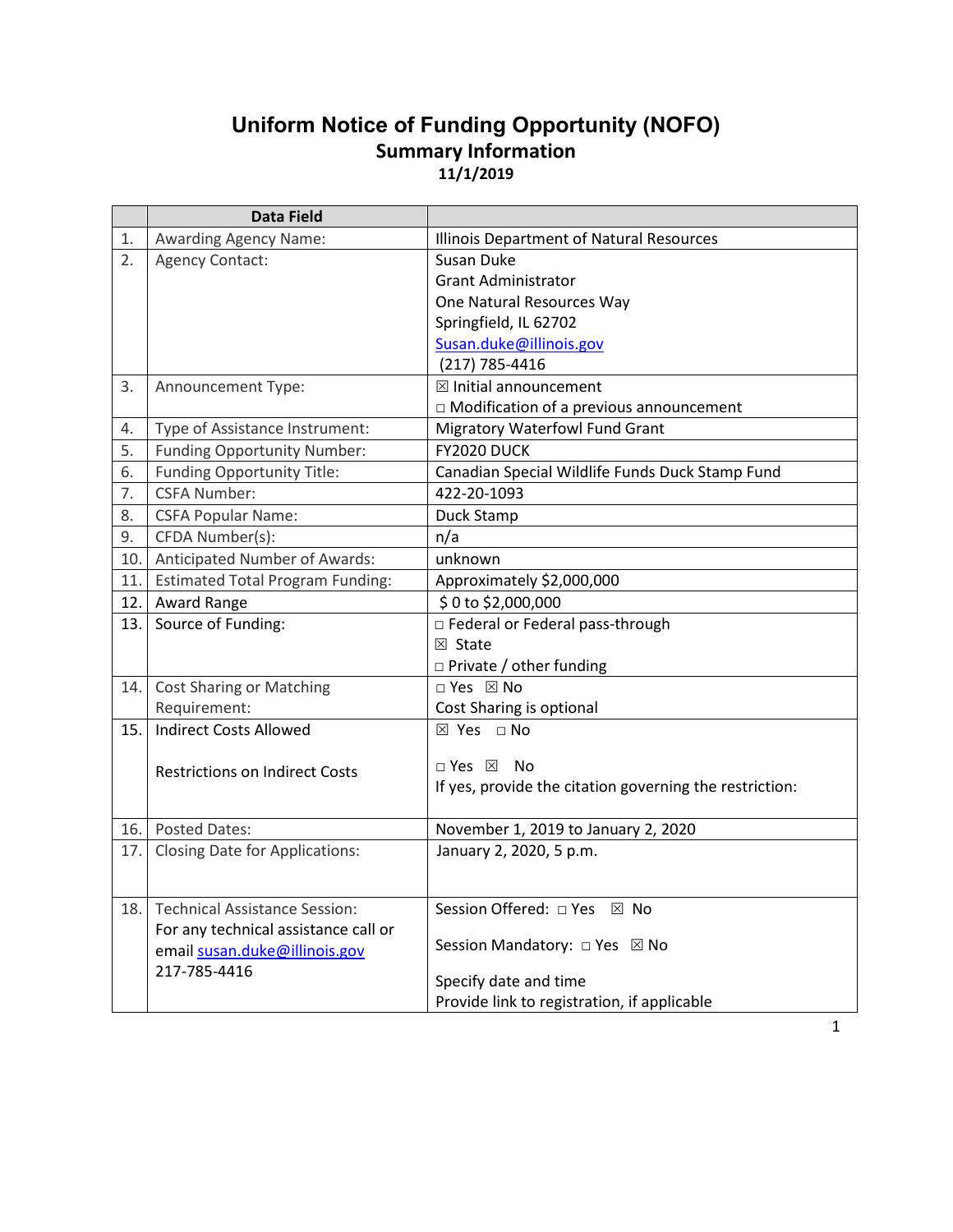# **Agency-specific Content for the Notice of Funding Opportunity**

## **A. Program Description**

The State Migratory Waterfowl Stamp Fund awards grants for projects aimed at developing waterfowl propagation areas in the Mississippi Flyway in Manitoba and Saskatchewan in Canada. This program is part of the Special Wildlife Funds Grant Program and is funded from the sale of State Migratory Waterfowl Stamps. Grants are competitive and are evaluated for their merit. Eligible applicants are limited to appropriate not-for-profit organizations with a stated purpose to support, develop, conserve or promote wild waterfowl.

Funded projects implement the North American Waterfowl Plan pursuant to state statute 520 ILCS 5/1.29. For waterfowl management purposes, North America is divided into four flyways—the Atlantic, Mississippi, Central, and Pacific. Illinois is in the Mississippi Flyway. Most waterfowl that stop in Illinois during fall migration breed in Manitoba and Saskatchewan. This program supports efforts in these two Canadian Provinces to improve breeding populations of waterfowl including ducks, geese and swans. Funding for projects within Illinois is not included in this opportunity. Typical projects preserve, protect, acquire, manage, restore, and maintain high quality breeding habitat for migratory waterfowl within the Mississippi Flyway.

For more information about waterfowl propagation and hunting management, visit https://www.fws.gov/birds/management/flyways.php.

The North American Waterfowl Plan is found at:

https://www.fws.gov/birds/management/bird-management-plans/north-american-waterfowl-managementplan/plan-documents.php.

**Grant Program Administration:** The Office of Resource Conservation's Division of Wildlife Resources administers four special grant programs that are funded by Illinois sportsmen through the purchase of Habitat Stamps and Migratory Waterfowl Stamps. These are the State Migratory Waterfowl Stamp Fund (the program described in this NOFO), the State Pheasant Fund, the State Furbearer Fund, and the Illinois Habitat Fund.

These Funds are governed by Administrative Rule set forth in 17 Ill. Adm. Code 3060. The Grantee agrees and understands that the grant award shall be administered pursuant to the Administrative Rule and shall comply with these terms and conditions. See Section H below for full text of section 3060.60 of the Administrative Rule.

#### **Examples of Awarded Grants**

Projects that have been undertaken in the past include:

• Funds for a waterfowl habitat program in the Saskatchewan Parklands of Canada involving conservation activities on 4,293 acres of waterfowl and wetland habitat and impacting 21,250 acres more with winter wheat planting.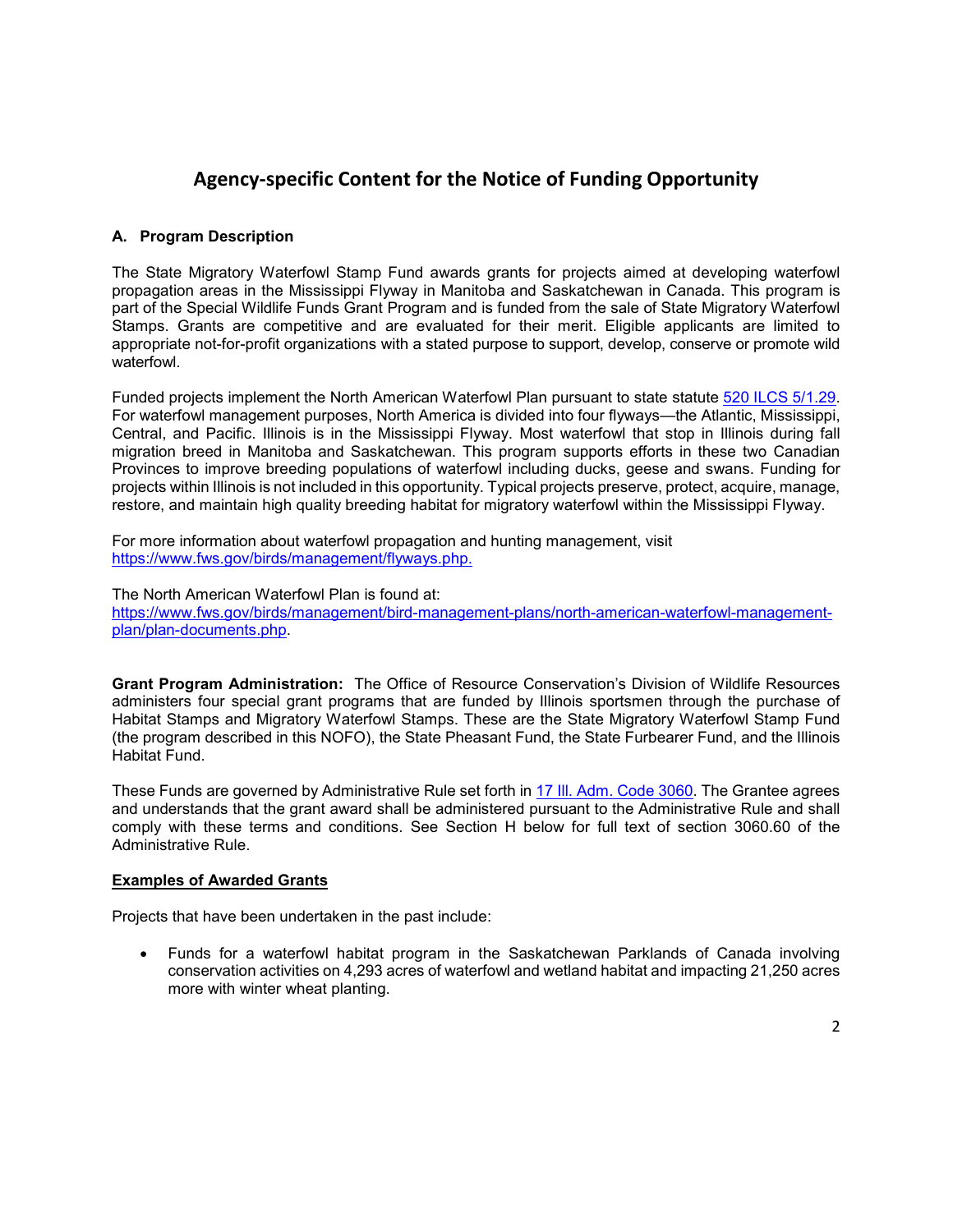• Funds for a Manitoba, Canada waterfowl habitat conservation project securing permanent protection for 10,545 acres of wetland and associated native upland in priority waterfowl production areas.

Projects that were denied funding in the past include:

• Funds to manage cattails and to plant wild celery on a privately-owned waterfowl refuge site. Rejected for unproven benefits and feasibility of both proposed tasks.

#### **B. Funding Information**

**This Notice of Funding Opportunity is for grant awards** that utilize only State-appropriated funds from the Illinois Migratory Waterfowl Stamp Fund. Obligations of the State will cease immediately without penalty of further payment being required if in any fiscal year the Illinois General Assembly fails to appropriate or otherwise make available sufficient funds for this award. No federal funds are included in this grant program.

The Illinois Grant Funds Recovery Act (30 ILCS 705/5) limits the **grant period** for grants with advance payments to a maximum of twenty-four (24) months. The term begins on the date of the DNR Director's signature. Typically, that signature happens in late March. All work must be completed within the grant term. All grant funds must be expended by the grantee within 2 years of receipt of such funds. Any funds not expended or legally obligated at the completion of the project or at the end of the grant agreement, whichever is earlier, must be returned to the DNR within 45 days to be deposited in the Illinois Migratory Waterfowl Stamp Fund.

Funding is available for new projects as well as proposals that continue, supplement or expand existing projects. New projects and continuing projects are given equal consideration.

**Available grant funding** depends on Annual Projected Revenues and Funding Level Appropriated by the Illinois General Assembly. Annual Projected Revenues have varied in the last 3 years from \$1,003,450.92 to \$1,036,826.50.

**Disbursements**: The disbursement of funds will be made after the final execution of the grant, and upon submission by the grantee of a written request for payment on the Request for Reimbursement Form provided by DNR. Disbursements can be made quarterly, or at the end of the grant. All payments shall be based upon documentation of project expenditures as submitted by the grantee, as provided below:

#### **C. Eligibility Information**

**Eligible recipients** are limited to any appropriate not-for-profit organization with a stated purpose to support, develop, conserve or promote wild waterfowl.

"Appropriate Not-For-Profit Organization" means a not-for-profit corporation that is organized pursuant to the General Not For Profit Corporation Act of 1986 [805 ILCS 105], is in good standing as a not-forprofit corporation and is authorized to conduct affairs in Illinois with one of its purposes as stated in its Articles of Incorporation or Bylaws being the support, development, conservation or promotion of g the support, development, conservation or promotion of wild waterfowl.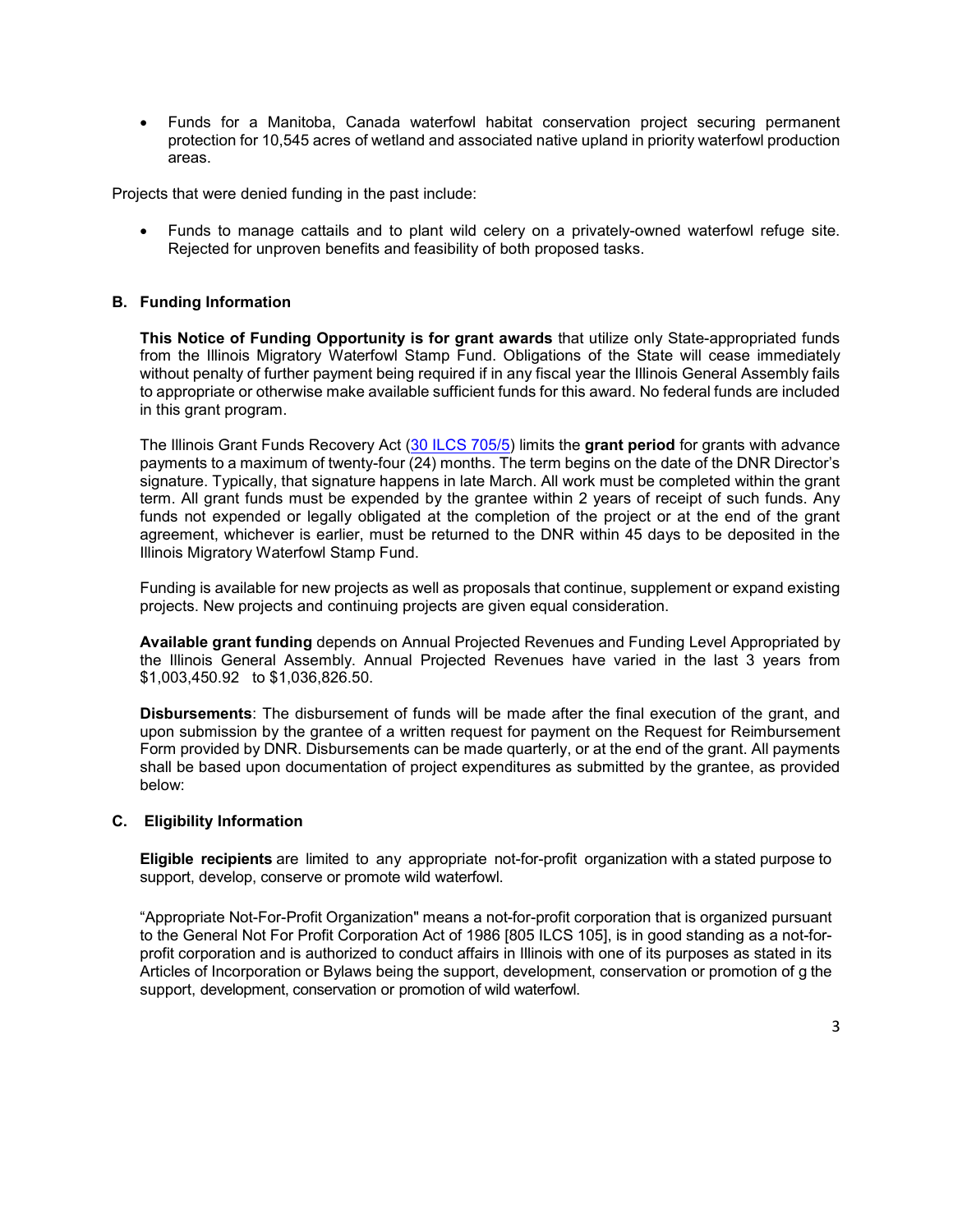**Dun and Bradstreet Universal Numbering System (DUNS) Number and System for Award Management (SAM):** Each applicant is required to have a valid DUNS number and be registered in SAM before submission of their application.

An applicant is exempt only if the applicant is an individual or Federal or State awarding agency that is exempt from those requirements under  $2$  CFR § 25.110(b) or (c), or has an exception approved by the Federal or State awarding agency under 2 CFR § 25.110(d).

If an applicant is not registered in SAM, this link provides a connection for free SAM registration: https://sam.gov/SAM/

An applicant must always continue to maintain an active SAM registration with current information while it has an active State award or an application or plan under consideration by a Federal or State awarding agency. The State awarding agency may not make an award to an applicant until the applicant has complied with all applicable DUNS and SAM requirements. If an applicant has not fully complied with the requirements by the time the State awarding agency is ready to make an award, the State awarding agency may determine that the applicant is not qualified to receive an award and use that determination as a basis for making an award to another applicant.

If an applicant does not have a DUNS number, this link provides a connection for a free DUNS number: https://www.dnb.com/duns-number/get-a-duns.html.

Applicants must be pre-qualified through the Grant Accountability and Transparency Act (GATA) Grantee Portal, www.grants.illinois.gov/portal/. During pre-qualification, Dun and Bradstreet verifications are performed including a check of Debarred and Suspended status and good standing with the Secretary of State. The pre-qualification process also includes a financial and administrative risk assessment utilizing an Internal Controls Questionnaire. If applicable, the entity will be notified that it is ineligible for award because of the prequalification process. The entity will be informed of corrective action needed to become eligible for a grant award.

#### **Kinds of Projects Eligible for Grants**

Eligible projects are limited to development of waterfowl propagation areas within the Dominion of Canada that implement the North American Waterfowl Management Plan and specifically provide waterfowl for the Mississippi Flyway. Typical projects preserve, protect, acquire, restore, manage and maintain breeding habitat for migratory waterfowl in Manitoba and Saskatchewan, where many ducks that visit the Mississippi Flyway originate.

Funding for projects within Illinois is excluded from this competitive opportunity. Applicants may contact Susan Duke (susan.duke@illinois.gov) for an eligibility determination prior to submitting an application.

**Kinds of Projects Ineligible for Grants** include education projects and the purchase or lease of a vehicle such as a truck or All-Terrain Vehicles (ATV's).

**Cost Sharing or Matching** is not required for award of these grants. However, providing cost share can improve the competitiveness of a project. See Section E below.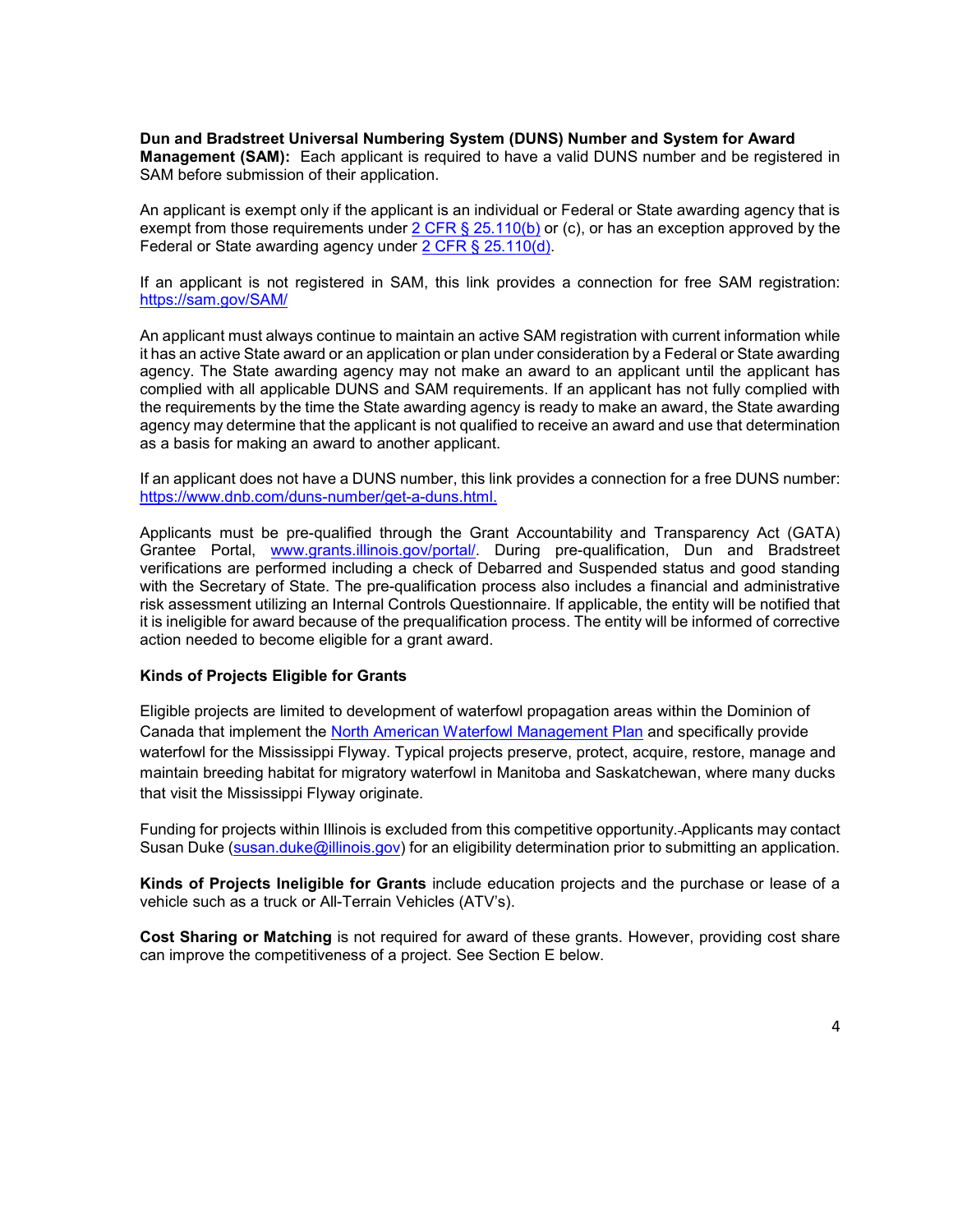**Indirect Cost Rate**: To charge indirect costs to a grant, the applicant organization must have an annually negotiated indirect cost rate agreement (NICRA). There are three types of NICRAs: a) Federally Negotiated Rate. Organizations that receive direct federal funding may have an indirect cost rate that was negotiated with the Federal Cognizant Agency. Illinois will accept the federally negotiated rate. The organization must provide a copy of the federally NICRA. b) State Negotiated Rate. The organization must negotiate an indirect cost rate with the State of Illinois if they do not have Federally Negotiated Rate or elect to use the De Minimis Rate. The indirect cost rate proposal must be submitted to the State of Illinois within 90 days of the notice of award. c) De Minimis Rate. An organization that has never received a Federally Negotiated Rate may elect a de minimis rate of 10% of modified total direct cost (MTDC). Once established, the de minimis rate may be used indefinitely. The State of Illinois must verify the calculation of the MTDC annually to accept the de minimis rate.

## **D. Application and Submission Information**

**Download Application Package:** The complete application package consists of these three documents found at https://www.dnr.illinois.gov/grants/Pages/DuckStamp.aspx

## **If you need any assistance with the application forms or the process call or email Susan.Duke@illinois.gov 217-785-4416.**

### **Application Package must include:**

- 1. Uniform Application for State Grant Assistance https://www.dnr.illinois.gov/grants/Documents/Duck%20Stamp%20Application.pdf
- 2. Project Narrative (word document). Must include the following
	- a. Project Summary
	- b. Project Description including
		- Justification/ Why this project is needed
		- Plan for implementation, including an activity timeline on how the project's goals will be attained.
		- Deliverables
		- Anticipated project benefits for waterfowl, including which species will benefit
		- Amount of habitat to be established or managed, including acreage and species to be planted or eliminated
	- c. Maintenance plan including description of existing and proposed infrastructure and
	- d. Organizational experience and capacity to maintain project
	- e. Description of plan for general public access and waterfowl hunting access or use (or lack thereof)
	- f. Plan to leverage funding to maximize impact.
- 3. Uniform Budget Template and Budget Narrative (download this form to open it- it will not open in browsers) https://www.dnr.illinois.gov/grants/Documents/Duck%20Stamp%20Budget.pdf

## **Supplemental Documents to be Submitted**

The following is required.

1. **W-9:** All applicants must complete and provide the **latest W-9 version** as found at www.IRS.gov. The Illinois Comptroller, who issues all State payments, will not accept earlier versions.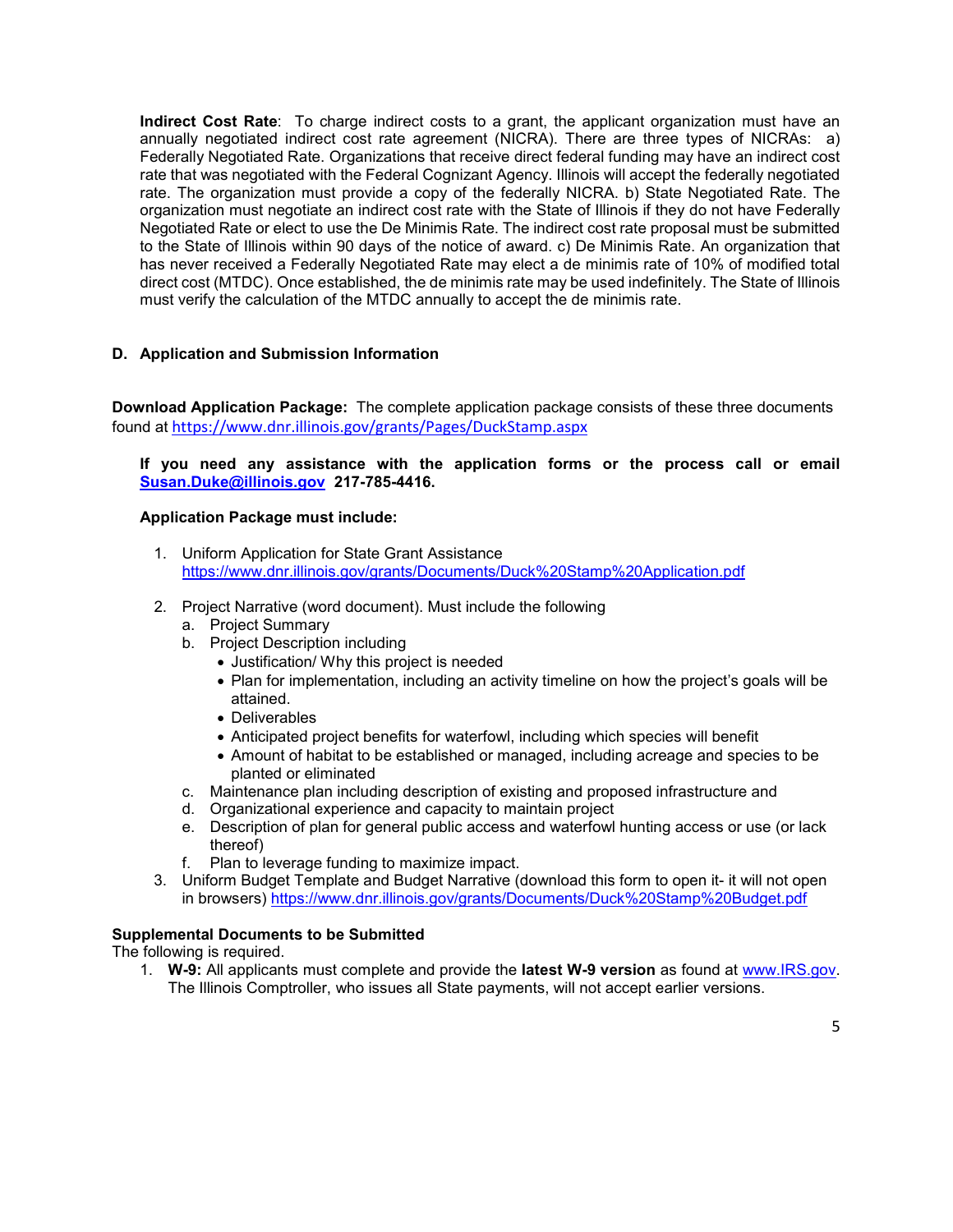2. **IRS Determination Letter:** Not-for-profit applicants that have not done business with the State of Illinois in the last 3 years or have reorganized since last doing business with the State must provide a copy of their **IRS Determination Letter** that declares the entity's legal status as determined by the IRS, e.g. tax-exempt, governmental, partnership, type of corporation, or type of Limited Liability Company. This letter is not the FEIN assignment letter, but is among the original legal/tax documents for an entity.

### **Additional Project Specific Documents**

The following project information is also required, if available

- 1. **Project Site Map**
- 2. **Project Location Map:** County Plat Map, USGS map or aerial photo of project site
- 3. Two price quotes for equipment purchase with value of \$5,000 or more
- 4. Habitat management plan (prepared by IDNR or other qualified entity)

**There is also a helpful document on how to write a grant proposal narrative on the DNR website. https://www.dnr.illinois.gov/grants/Documents/HowToWriteGrantProposal.pdf**

To contact DNR, request or submit forms use the following means:

By US Mail: Department of Natural Resources Office of Grant Management and Assistance One Natural Resources Way Springfield, IL 62702-1271

By e-mail: susan.duke@illinois.gov

By phone: (217) 785-4416

**Application Format**: The Application and Budget forms should be on letter-sized paper and type font size must be 9 or greater. Project descriptions, proposals, pictures, charts, tables and maps on separate sheets must be included with the application. These forms are designed to allow the Department and the review committee to obtain enough information to evaluate the proposed project.

**Application Submission:** The applicant must provide all information requested in the application package. Only one (1) original application with supporting documentation and legally authorizing signature needs to be submitted. Paper copies may be double-sided. Applications can be submitted electronically **(scanned original signatures are acceptable),** but not by facsimile. **The application deadline is 5:00 p.m. January 2nd, 2020.** Should this date fall on a Saturday, Sunday or holiday, the deadline will be extended to the next business day.

Submitting an incomplete application does not extend the application deadline date. Applications received after the deadline date will not be considered.

**Signers of these documents** must be authorized by their organization to enter into formal contracts. All communication, oral or written, **between** the applicant and DNR will be with the signer, or their designee. Applications that are not signed will be returned.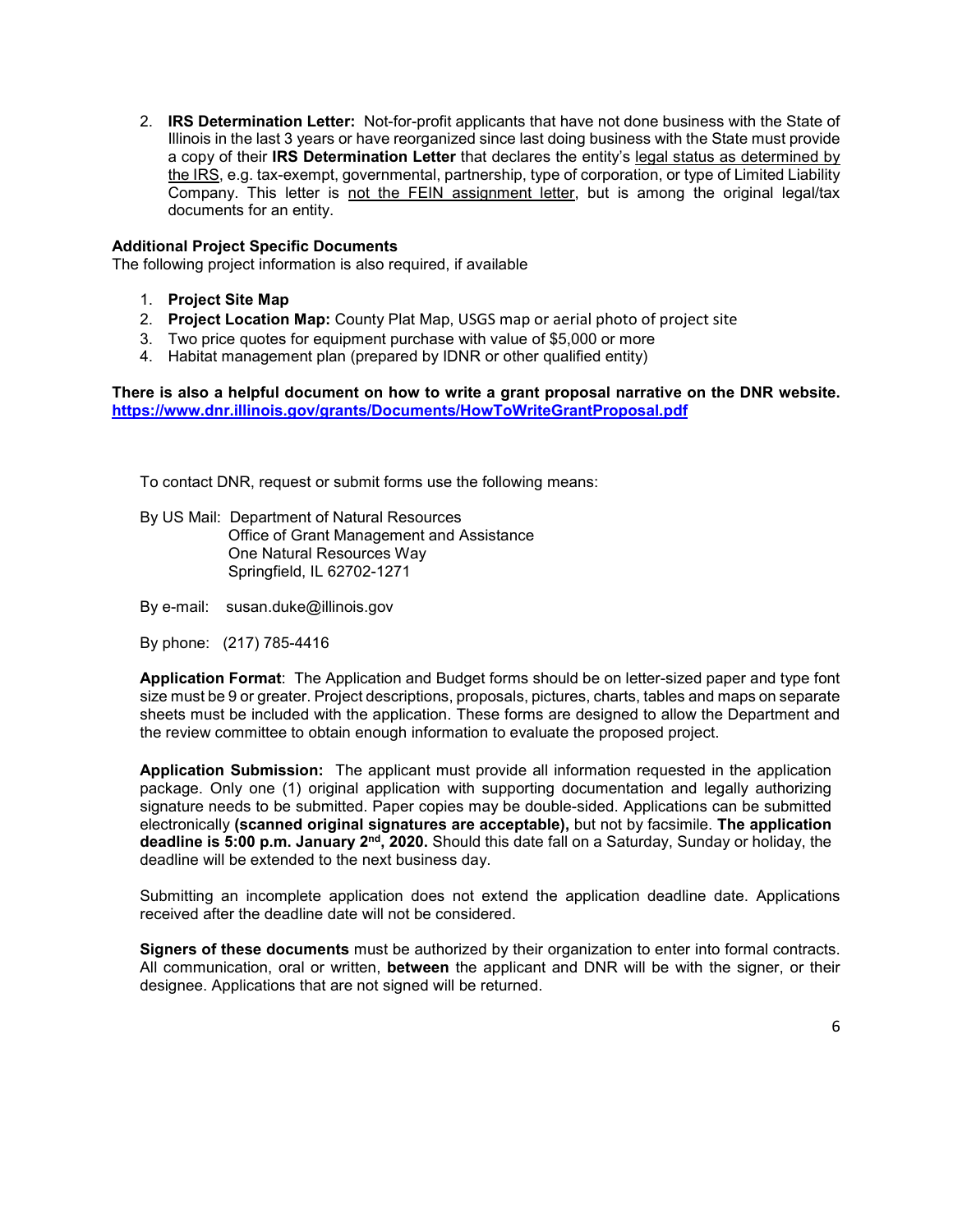### **Applicant Pre-Qualification**

An applicant's organization will be subject to the following:

- Verification of Duns and Bradstreet number
- Check status if on the Illinois Debarred and Suspended List
- Check Good Standing status with the Illinois Secretary of State

Based on any of the above checks, the applicant will be notified if they are ineligible for grant award. Applicants will be informed if corrective action is needed to become eligible for award.

**Intent to Award:** Following a decision of intent to award DNR is required to conduct a financial and administrative risk assessment of the applicant. Additional information may be required at that time from the successful applicant. For the applicant to remain eligible for the award, they must provide the requested information within 30 days after notification of intent to award.

#### **E. Application Review Information**

**Review and Selection Process:** All applications received on time and containing the information required by the application packet will be reviewed by Department staff and will be forwarded to the Illinois Migratory Waterfowl Stamp Fund Committee for evaluation and recommendation to the DNR Director, who makes the final decision on awards. Committee members with ties to an applicant entity are not allowed to vote on that entity's application.

In previous years, 70.5% of funding was designated for projects in Saskatchewan and 29.5% for projects in Manitoba. This funding split will be revisited by the Advisory Committee for this round of grants.

**Application Evaluation:** The Advisory Committee will review applications according to the following criteria: completed application, past grant performance of the applicant, eligibility, habitat quality, geographic range and biological scope, feasibility, maintenance and infrastructure.

The Advisory Committee will forward to the Director all applications and the prioritized list of all projects deemed to be consistent with the purposes of the Fund. The Director will determine which grants will be awarded after considering the recommendations of the advisory committee. All applicants will be notified of the Director's decision.

**Evaluation Criteria:** The Advisory Committee shall evaluate each application presented as follows:

#### **Illinois Migratory Waterfowl Stamp Fund Review Criteria Part 2. Waterfowl habitat projects outside of Illinois.**

#### **1. Habitat Quality and Location**

- 25 = Habitat is high quality, meets the needs of waterfowl as outlined by North American Waterfowl Management Plan (NAWMP), and is in a location that band return data indicate provides a high number of waterfowl to Illinois (meets all 3 criteria).
- 15 = Habitat is high quality, but either does not meet the needs of waterfowl as outlined by NAWMP, or is not in a location that provides a high number of waterfowl to Illinois (meets 2 of 3 criteria), although may provide waterfowl to the Mississippi Flyway.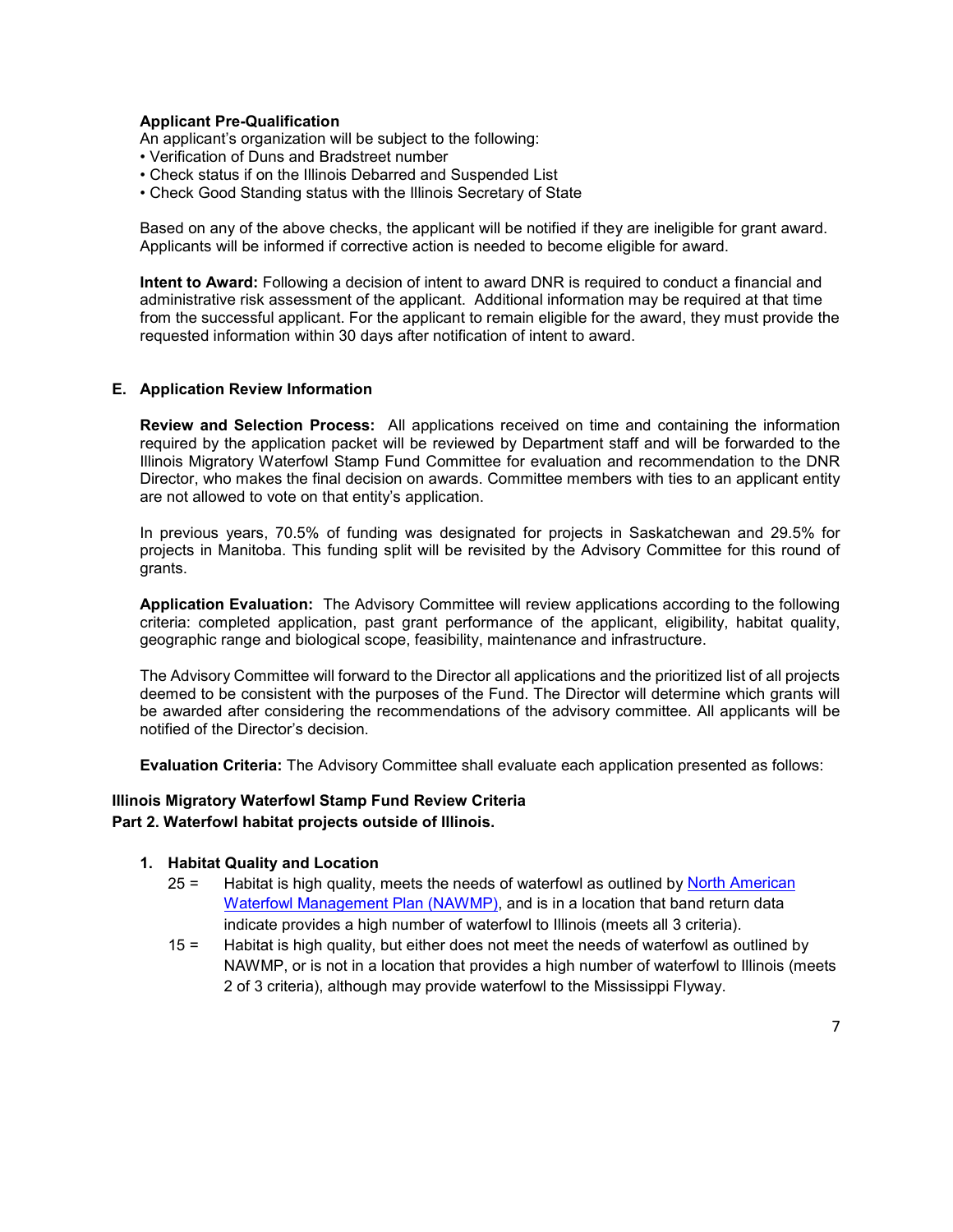- 10 = Meets one of three criteria listed above, high quality habitat, meets the needs of waterfowl as outlined by NAWMP or is in a location that provides a high number of waterfowl to Illinois (meets 1 of 3 criteria) and the Mississippi Flyway.
- 0 = Meets none of the criteria, high quality habitat, meets the needs of waterfowl as outlined by NAWMP, nor is in an area that provides a high number of waterfowl to Illinois (meets 0 of 3 criteria) or the Mississippi Flyway. Project Not Recommended for Funding.

# **2. Applicant History and Specialization**

- 25 = The applicant has a demonstrable history of grassland and wetland conservation in areas of Canada that provide a high number of waterfowl to Illinois. The applicant's primary focus is on waterfowl conservation.
- 20 = The applicant has a demonstrable history of grassland and wetland conservation in areas of Canada that do not provide a high number of waterfowl to Illinois, but do provide waterfowl to the Mississippi Flyway. The applicant's primary focus is on waterfowl conservation.
- 15 = The applicant has a demonstrable history of grassland and wetland conservation in areas of Canada that provide a high number of waterfowl to Illinois. The applicant's primary focus is not on waterfowl conservation.
- 0 = The applicant does not have a history of grassland and wetland conservation in Canada, nor has a primary focus on waterfowl conservation. Project Not Recommended for Funding.

## **3. Overall Value**

- 25 = Applicant has a demonstrable history (>5 years) of being able to use Illinois Duck Stamp funds, or similar, to leverage additional funds and increase the overall value of projects and the impact of Illinois' funds. Description of how funds will be leveraged and approximate total included in application.
- 20 = Applicant has a demonstrable history (1 to 5 years) of being able to use Illinois Duck Stamp funds, or similar, to leverage additional funds and increase the overall value of the project and the impact of Illinois' funds. Description of how funds will be leveraged and approximate total is included in application.
- 15 = Applicant has a demonstrable history (1 to 5 years) of being able to use Illinois Duck Stamp funds, or similar, to leverage additional funds and increase the overall value of the project and the impact of Illinois' funds. Description of how funds will be leveraged and approximate total is not included in application.
- 0 = Applicant is not able to demonstrate being able to use Illinois Duck Stamp funds, or similar, to leverage additional funds. Project Not Recommended for Funding.

## **4. Funds Leveraged**

- 25 = Illinois Duck Stamp funds will be leveraged at a ratio of 4:1 or greater
- 15 = Illinois Duck Stamp funds will be leveraged at a ratio of 2:1 but less than 4:1
- 10 = Illinois Duck Stamp funds will be leveraged at a ratio of 1:1 but less than 2:1
- 5 = Illinois Duck Stamp funds will not be leveraged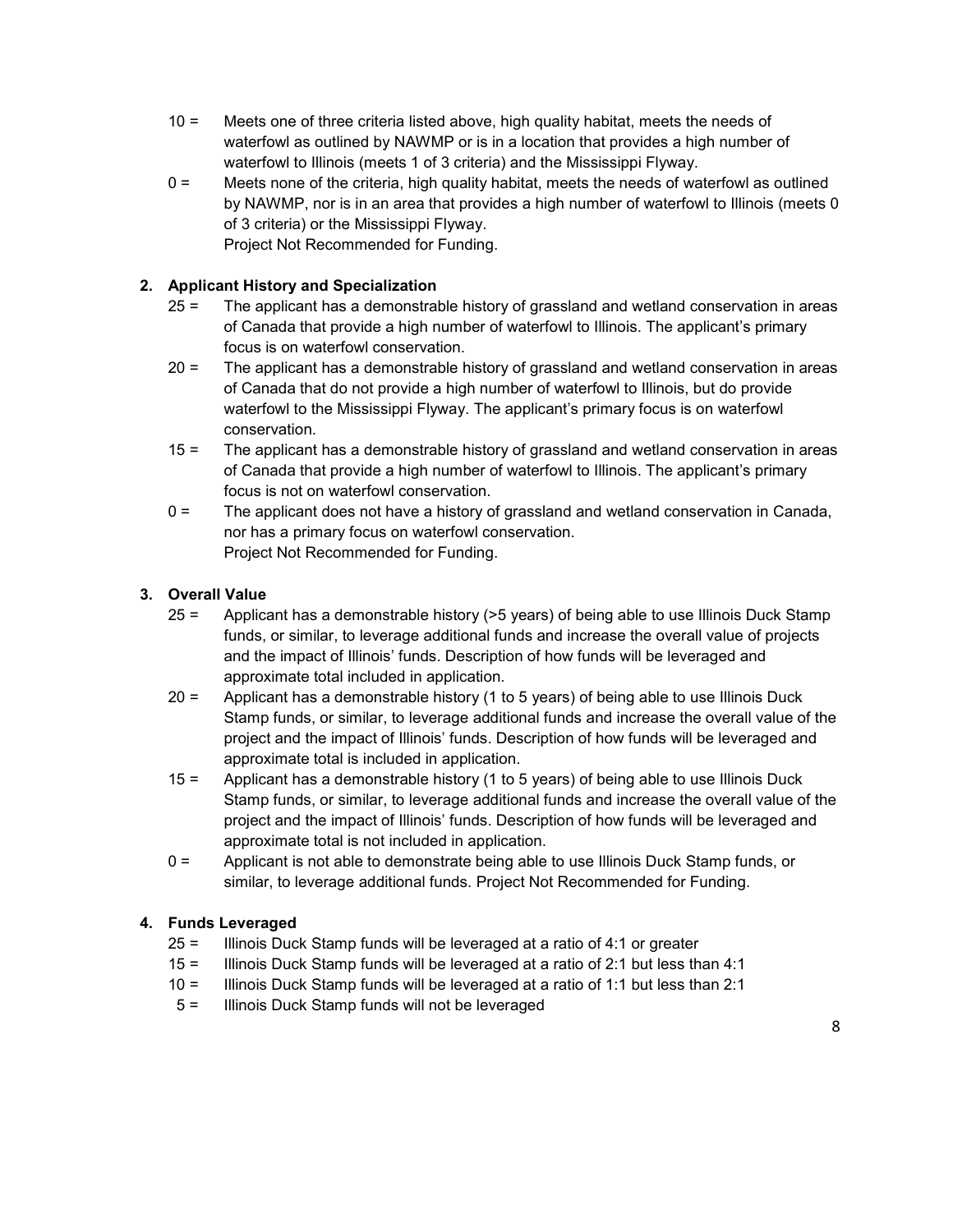#### **Maximum Score = 100**

**Anticipated Announcement and State Award Dates:** The Committee's recommendations are forwarded to the DNR Director, who usually makes a decision shortly thereafter. Each applicant will be notified by letter and/or email of the Director's decision regarding their application.

#### **F. Award Administration Information**

**State Award Notice:** After the DNR Director has made his decision the successful applicant will be notified by email and/or letter of any final requirements before the grant can be awarded to them. Once all the final requirements have been completed, two (2) originals of the Grant Agreement between DNR and the applicant will be sent for the applicant to sign both and return. Then the DNR Director will also sign both. One original will remain with DNR. The other original will be returned to the applicant.

Only after the Grant Agreement has been signed by the Director can expenses be incurred for grant reimbursement. Any expenses incurred outside of the grant period (before or after) are at the applicant's risk and are not eligible either as match or for reimbursement related to the grant.

**Performance Reporting:** The grantee shall be required to provide reporting of its activities under this project. The DNR may withhold or suspend payment if the grantee fails to submit the required reports. The following reports are required under this Agreement:

**a) Quarterly Progress Reports**: If the amount of grant funds awarded exceeds \$25,000.00, the grantee is required to provide to the DNR quarterly progress reports that describe the progress of the project and expenditures of funds according to the budget line items as detailed in the approved Uniform Application for State Grant Assistance. The Quarterly Progress Report will be due as follows:

| Period of Work          | <b>Quarterly Progress Report Due Before</b> |
|-------------------------|---------------------------------------------|
| January 1 – March 31    | April 30                                    |
| April $1 -$ June 30     | July 31                                     |
| July 1 – September 30   | October 31                                  |
| October 1 – December 31 | January 31                                  |
|                         |                                             |

- **b) Annual or Final Report**: The grantee shall submit a written **Final Report** to the department no later than 30 days following the completion of the Project or the ending date of the grant agreement, whichever is earlier, in accordance with the applicable administrative rules. The Final Report shall include:
	- Grant Agreement Number
	- Grantee name, address and telephone number
	- Time-frame of the report
	- Name and telephone number or e-mail address of grantee representative completing the report
	- Project objective as described in the application and grant agreement
	- Completed Project description,
	- Summary of the Project accomplishments (if applicable) as follows: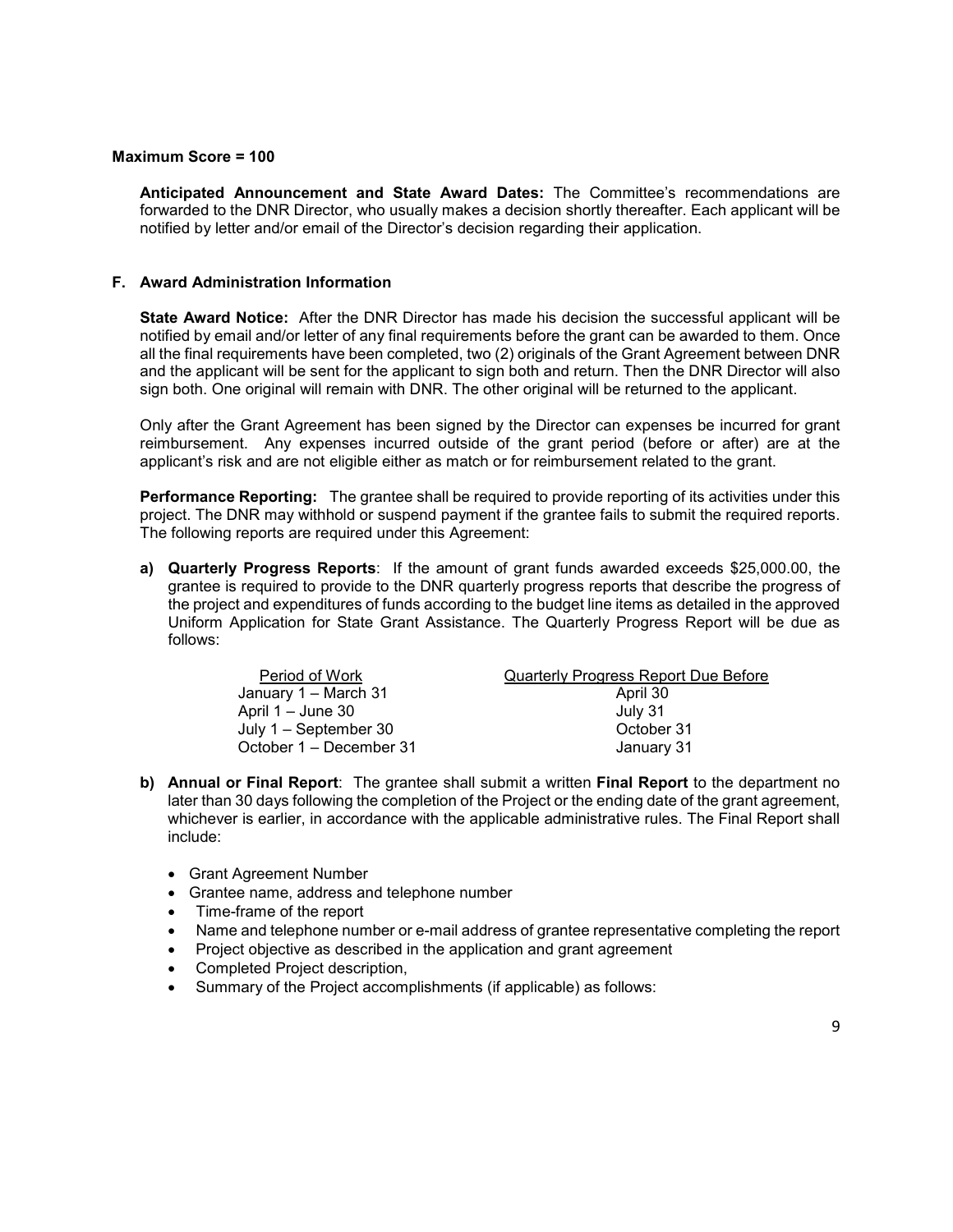for habitat preserved, protected, acquired, managed or improved (list of wildlife and/or native plant resources [by species] that benefit from the Project and how they benefit; acres planted in cool season grasses, warm season grasses, forbs, legumes, shrubs, trees or other appropriate description, including whether the acres were new or replanted; acres sprayed or controlled through the use of herbicides; acres upon which controlled burns were undertaken; acres affected through woody vegetation and/or tree removal; acres planted, disked, mowed, sprayed, or burned; trees/shrubs planted or removed with equipment purchased through the grant; number of cooperators involved in the Project);

Total project expenditures itemized to include the following: name and address of vendor, item description identifying details (if applicable), quantity purchased, date item purchased;

• Project expenditures paid by funds other than Special Wildlife Grant Funds;

Documentation to support the summarized report including a complete list of landowner names and full address (note if absentee owner), acreage location and acres affected by the project. Multiple conservation practices on the same acreage do not multiply the acreage. On habitat development projects where other governmental or private funding programs are involved, the grantee is required to provide detailed information including but not limited to the type of eligible conservation practice completed, the amount (\$) of other cost sharing provided, the name of the cost share provider, and length of time committed to maintain the developed habitat area.

The DNR can provide a Final Report form.

- **c) Equipment Use Report**: If the grant award is for the purchase of equipment, a similar written report of equipment usage shall be due to the DNR by December 31<sup>st</sup> in each of the first five years following the purchase of equipment. The **Equipment Use Report** shall include the following:
	- Details on the Grant recipient:
		- Grant Agreement Number
		- Grantee name, address and telephone number
		- Time-frame of the report
	- Details on the piece of equipment:
		- Equipment type, model number and serial number
		- Storage location address
		- Acre or odometer meter reading at the beginning and ending of the reporting period
		- Contact person name and telephone number
		- Rental rate charged and total fees collected for the use of the equipment
		- Description of any equipment maintenance and total expenditures for maintenance, supported by paid invoices
	- Detailed information on the use of the equipment, including:
		- Date equipment was used
		- Location of equipment use, including county, township, range and section
		- Landowner name and full address (note if absentee owner)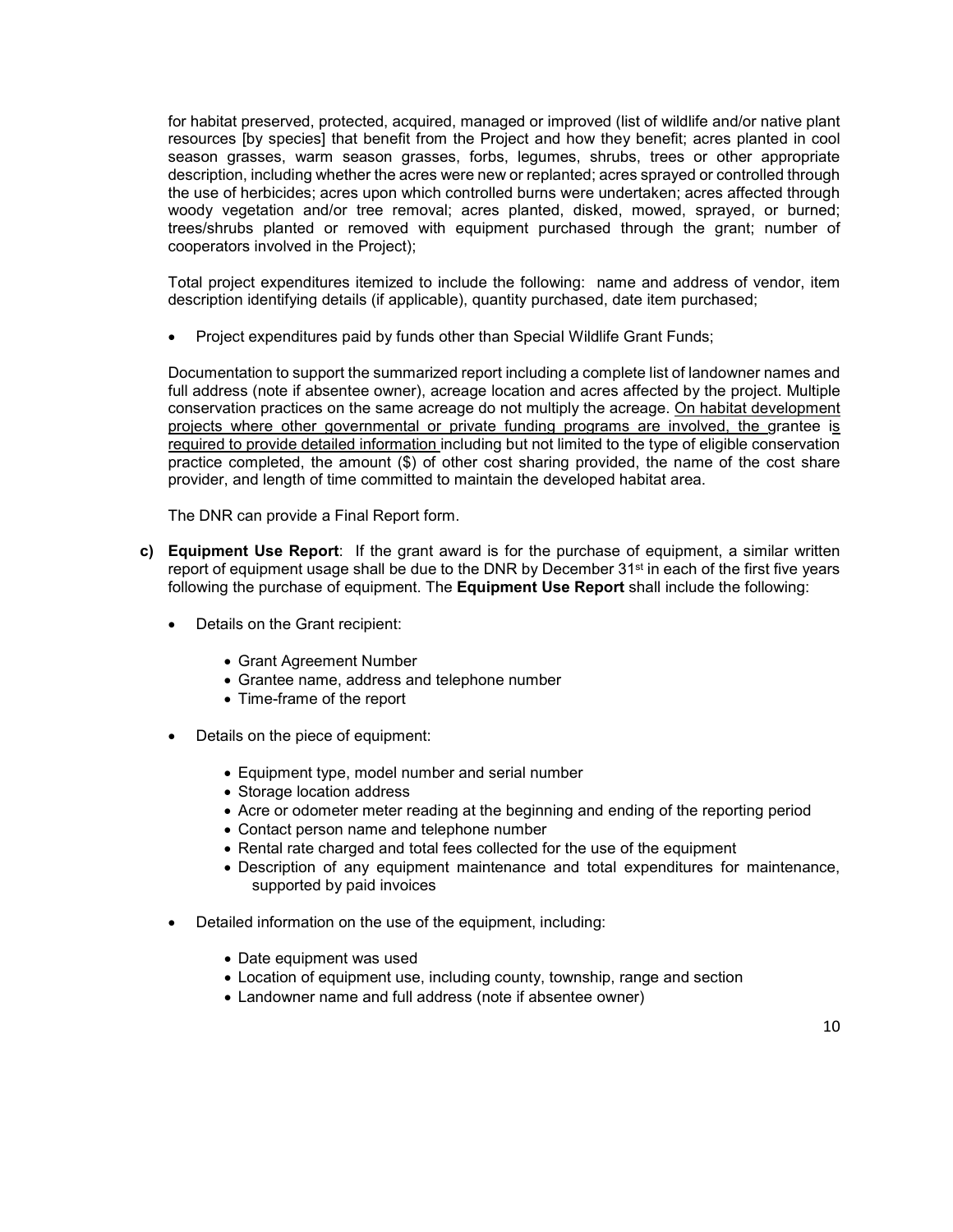- Description of how equipment was used:
	- management practice completed (planting, disking, mowing, herbicide application, prescribed burn)
	- materials planted including the quantity and species planted and provide details of seed mix contents;
	- acres established, enhanced or otherwise affected and how. (Note when multiple practices are on the same acres.)

**Failure to provide reports in a timely fashion shall render the grantee ineligible to receive payments under the current award and make them ineligible for future awards.** Deadlines for reports may be extended for just cause when such requests are submitted in writing at least two weeks prior to the deadline. All reports are to be delivered to:

> Illinois Department of Natural Resources Office of Grant Management One Natural Resources Way Springfield, IL 62702-1271 Attn: Susan Duke

## **G. State Awarding Agency Contact(s)**

To contact DNR with questions related to this grant, please use the following means:

By US Mail: Department of Natural Resources Office of Grant Management and Assistance One Natural Resources Way Springfield, IL 62702-1271

By e-mail: susan.duke@illinois.gov

By phone: Susan Duke 217-785-4416

By fax: (217) 785-2438

## **H. Other Information**

Besides the State Migratory Waterfowl Stamp Fund, the Special Wildlife Funds offer non-profit organizations three (3) grant programs annually with specific purposes. The State Pheasant Fund focuses on wild pheasant conservation. The application deadline is August 1st. The State Furbearer Fund focuses on conservation of fur-bearing mammals and developing and/or improving public furbearing mammal habitat management areas within Illinois. The application deadline is March 1<sup>st.</sup> The Illinois Habitat Fund focuses on wildlife habitat improvement and management. The application deadline is August 1st.

More information can be found at DNR's grant webpage: https://www.dnr.illinois.gov/grants/Pages/default.aspx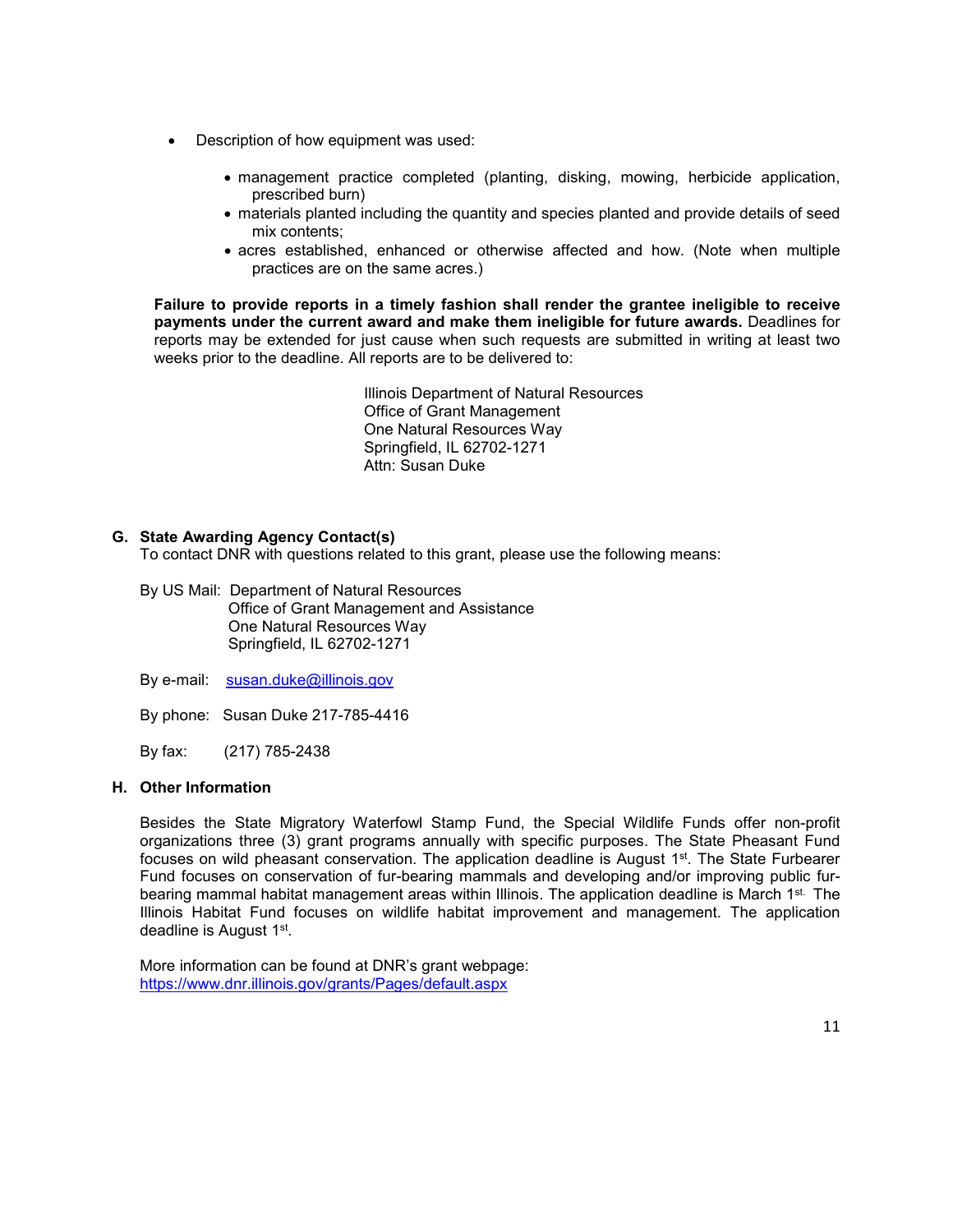The Administrative Rule for the State Migratory Waterfowl Stamp Fund Grant program is as follows:

## **Section 3060.60 State Migratory Waterfowl Stamp Fund Grant Program**

- a) Eligibility Requirements
	- 1) Eligible recipients are limited to appropriate not-for-profit organizations.
	- 2) Eligible projects are limited to development of waterfowl propagation areas within the Dominion of Canada or the United States that specifically provide waterfowl for the Mississippi Flyway and projects to implement the North American Waterfowl Management Plan for the development of waterfowl areas within the Dominion of Canada or the United States that specifically provide waterfowl for the Mississippi Flyway.
- b) Application Procedures
	- 1) Grant applications for funding assistance under this program shall be submitted to the Department at One Natural Resources Way, Springfield, Illinois 62702-1271, Attention: Office of Resource Conservation. **The application deadline will be January 2, 2019**. Application forms and instructions are available through the Department. Applications received after the deadline will be returned to the applicant and not considered by the Department.
	- 2) Applications shall contain all the following required information:
		- A) the name and address of the applicant
		- B) the name of a contact person
		- C) a daytime telephone number and e-mail address (if available) for a contact person
		- D) a comprehensive project description with justification, including:
			- i) waterfowl to benefit from the project
			- ii) plan for implementation
			- iii) map of project area
			- iv) number of acres to be improved
			- v) if with cooperators, plat map showing each property to be developed and copy of a farm program contract for each committed cooperator involved in the project or estimated acreage. (Committed cooperators will be given priority over estimated acreage.)